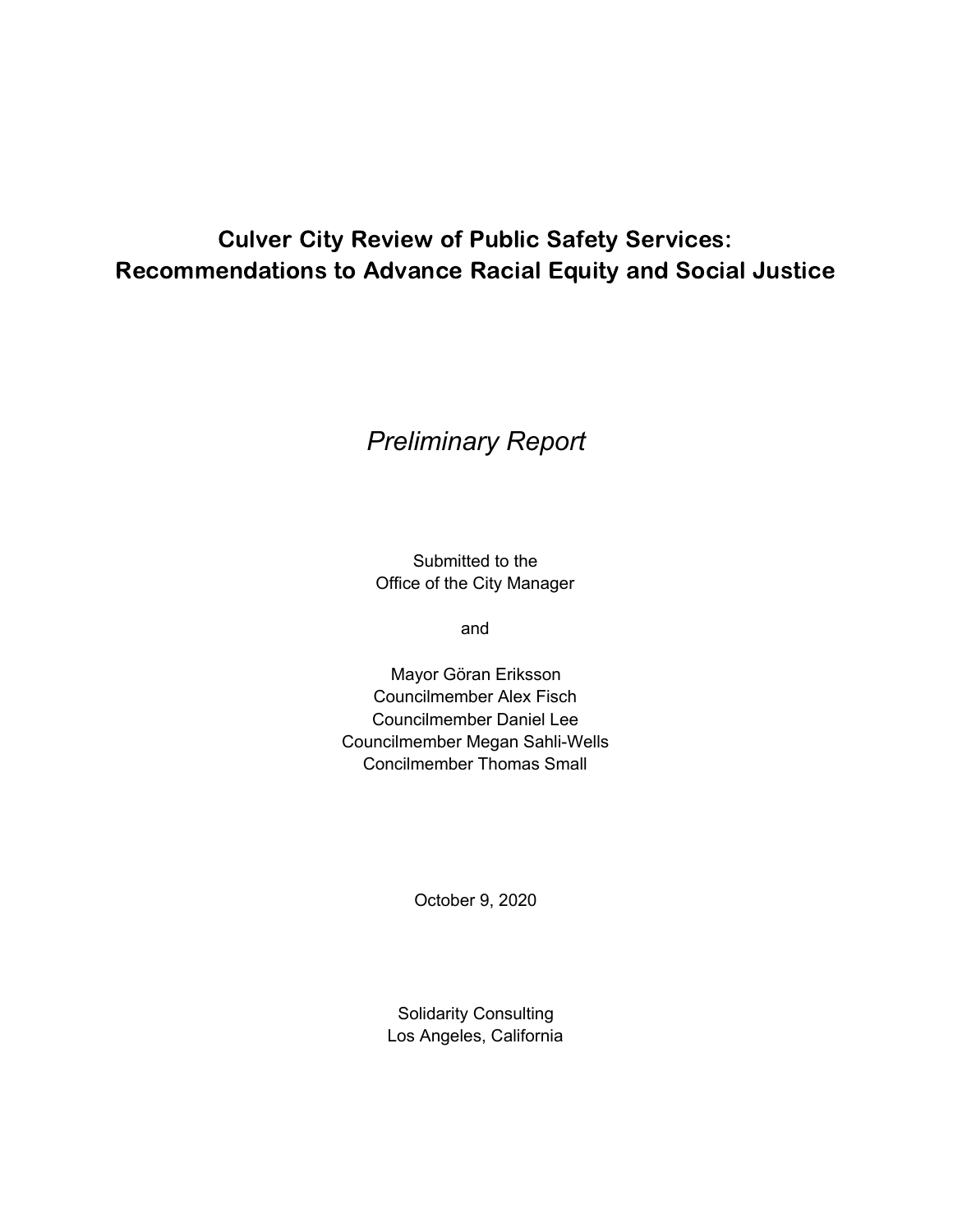### **Background**

Over the past 3 months, Solidarity Consulting has served as one of the technical advisors to the City Manager's Office to fulfill the Council's mandate to review public safety services. Specifically, Solidarity's scope of work was to provide a racial equity and social justice level of review at each phase of the process, facilitate the community engagement process involving a wide array of stakeholders, and make recommendations related to addressing equity and social justice issues related to public safety. These recommendations were developed from a synthesis of public testimony, subject matter expertise, community survey responses, insights from city staff and residents serving on commissions, research reports, and focus groups with targeted stakeholders ranging from sworn officers to public housing residents. However, at the time of submission, operational information and data analysis regarding 911 calls, dispatch of police, and aggregated data about traffic citations, arrests, and other crucial dimensions of the public safety infrastructure were still being completed by the police staffing experts, Center for Public Safety Management (CPSM) also serving as technical advisors to the City. Once the data analysis and operational assessment is completed and the underlying data from dispatch call centers and police records are presented publicly, additional revisions or recommendations in this report may be necessary.

The context for the race equity and social justice level of review rests in the motivation for the review of public safety services itself. The Council's mandate to the City Manager -- to examine a potential re-allocation of public safety services, duties, and responsibilities that could serve as a basis for potential reductions to the police budget -- was undertaken after the killing of George Floyd, an unarmed African American man, in police custody for allegedly using a counterfeit \$20 bill and the ensuing mobilization of Culver City residents in Summer 2020. Specifically, the recorded testimony of residents seeking Council action after Floyd's murder, reflects a desire that the City a) acknowledge the systemic racism experienced by communities of color, especially anti-Black racism, and concrete action to end any racial injustices associated with policing; b) conduct an assessment of alternatives to pursue non-law enforcement responses to crisis and community safety that would reduce exposure to violence and other harm, and c) pursue pathways that shift public funds away from the police budget, up to an aspirational goal of a 50% of the existing \$40+ million CCPD budget, both as a way to accomplish (b) above and to be invested elsewhere for prevention and alternative responses. Together, these priorities reflect a desire by many Culver City residents that elected leaders demonstrate a responsiveness to a broader concern about the amount of public taxpayer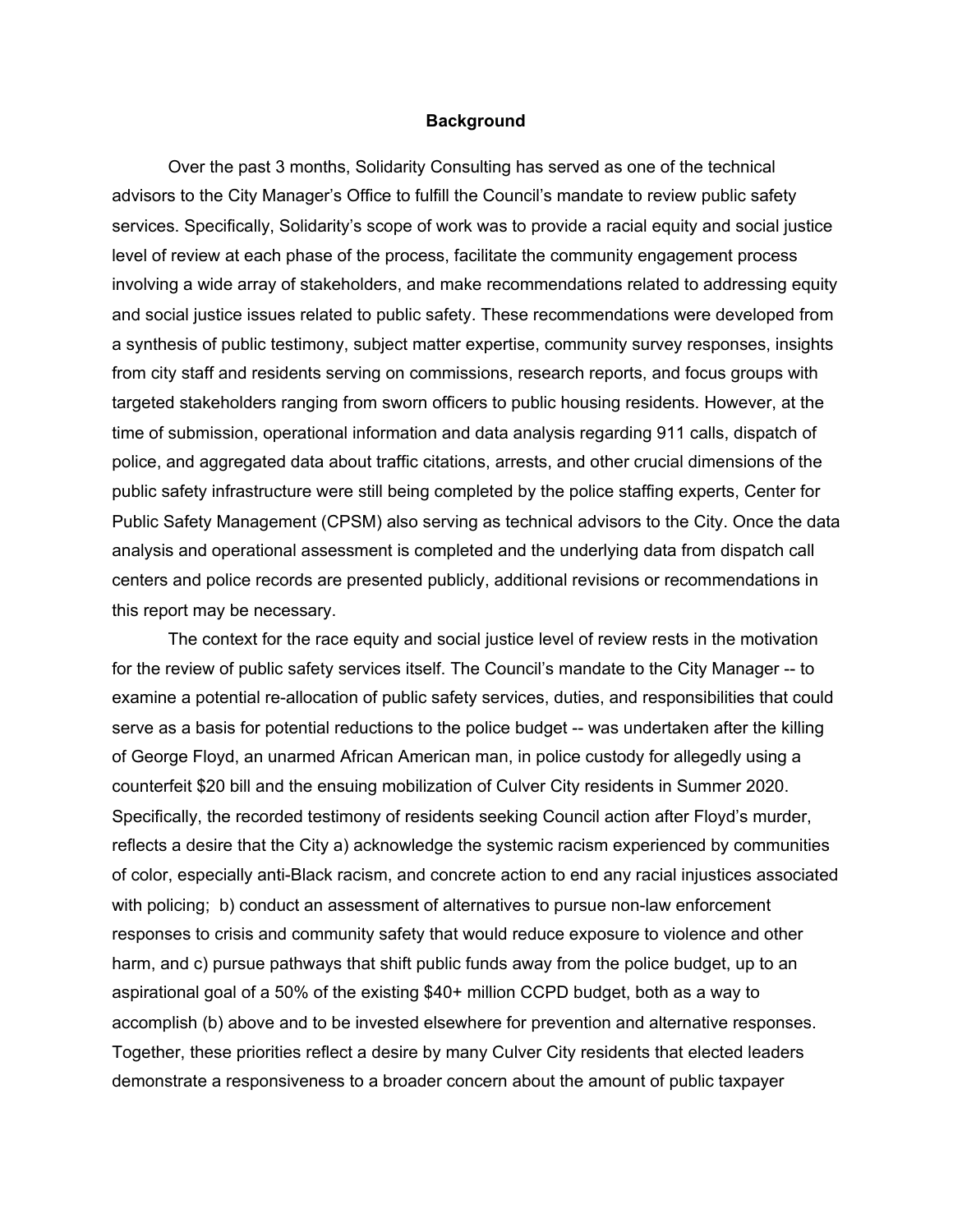money invested in law enforcement, rather than to the social safety net and human needs, especially services that produce community well-being, prevent crime, and promote a deeper sense of public safety. The Council provided broad guidance instructing the City Manager to conduct this review in the spirit of those expectations, with the support of the technical advisors, and with robust community input through the Chief's Advisory Panel, various city commissions and entities, labor representatives, and the broader community.

These race equity/social justice recommendations also seek to be responsive to an additional concerns and skepticism voiced by people who live, work, or visit Culver City and who have lived through the 1965, 1992 and 2020 mass uprisings against systemic racism and for police reform in Southern California: that nothing substantive will change, that proposed changes will fail to bring about fundamental changes, and that Black lives, in particular, will continue to be imperiled and diminished by policing practices. These concerns lie in the observation that -- after previous killings of unarmed people of color by police, fires and protests, and peaceful citizen mobilizations for meaningful change -- government entities, elected officials, and others with institutional power have displayed patterns of delaying decision-making until public anger wanes, using bureaucratic mechanisms to stymie fundamental change, or choosing against racial justice pathways using logics about economic efficiencies, tradition, or intractability from other entities.

#### **Race Equity/Social Justice Framework**

These recommendations proceed from a historical understanding about how government entities, and civic engagement processes specifically, fail to construct remedies for racial harm that produce substantive equality, rather than 'formal' equality - that is, why they produce equality on paper, but not in practice. It is also rooted in 25 years experience in systems reform work at various levels of government in the Southern California region, with a specific focus on criminal justice reforms that seek to end discrimination against people of color. This report will not be addressing the broader charge under the responsibility of the City Manager -- to review use of force policies, implement President Obama's 21st century policing recommendations, nor where to reinvest public dollars, etc. They focus specifically on the Council's directive to identify pathways to reduce the police budget in ways that can shield Black people and people of color from exposure to structural violence, racial harms, or rob them of feeling safe as residents or visitors to Culver City. The framework used to assess the contours of racial harm and social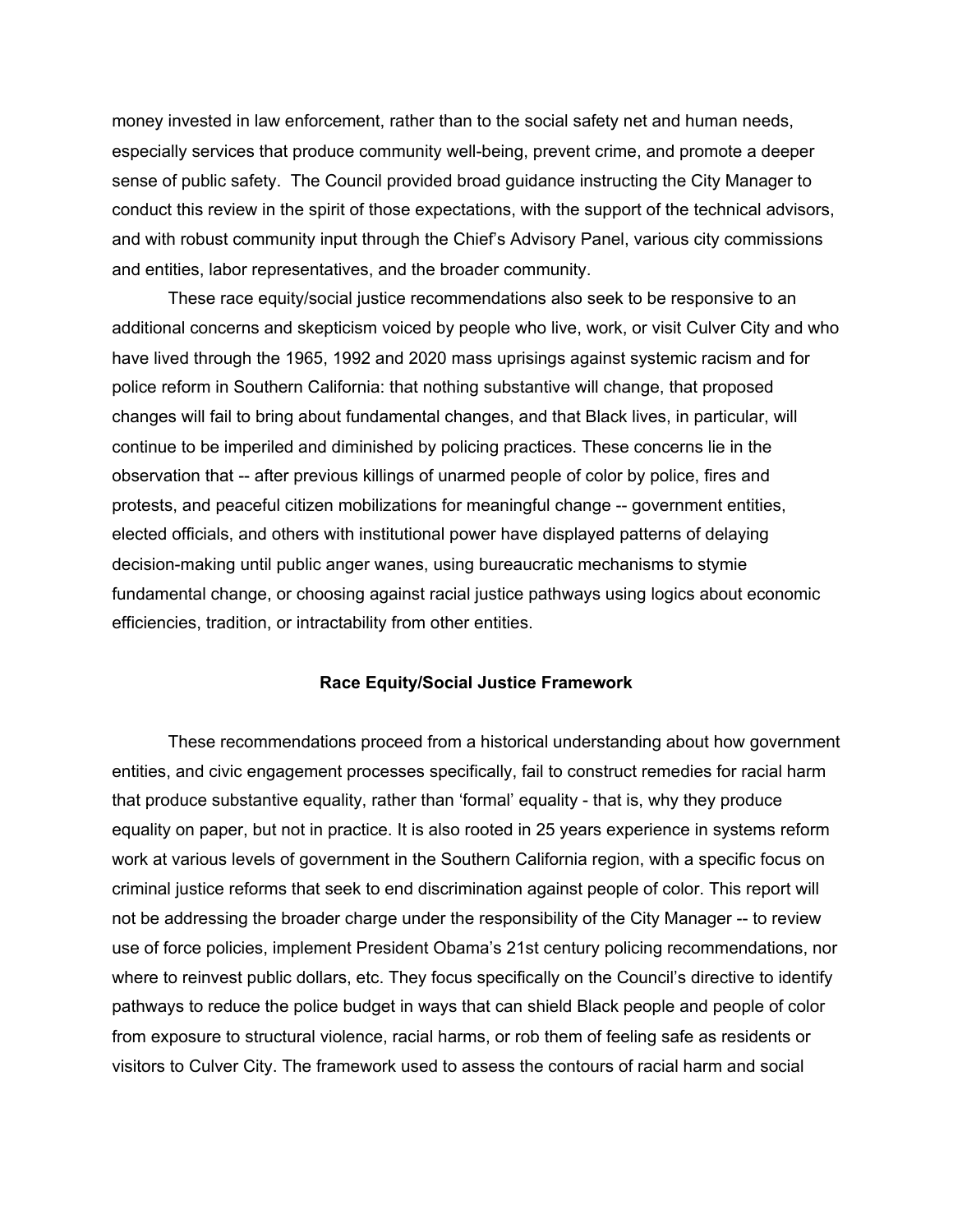inequity, and potential remedies to them, are grounded in the following six foundational tenets of a structural racism analysis.

### 1. **Racism is endemic, not aberrational.**

The problem of structural racism in policing is neither exceptional nor dependent on intentional discrimination. The assumption that when racism manifests, it is an unintended departure from, rather than an expression of, settled expectations, cultural norms, or institutional practices is neither borne out by data nor by public testimony during this 3 month intensive process. To bring this element into sharp focus, consider the October 1, 2020 meeting of the Chief's Advisory Panel, when racial disparities [documented](https://ucla.app.box.com/s/eb0h2xkial7mxzg09fnhahax331s47lw) in CCPD police arrests were discussed with community members. These numbers indicate that Black Culver City residents are 8% of the Culver City population but 21% of the city residents arrested by CCPD and that African Americans constitute 37% of all those arrested by the CCPD. When asked to reflect on these disparities, a member of the CAP who is African American, and a Reverend and elder, reported that in his many decades living in the city 'this has always been the case,' indicating that he himself has been pulled over by the police and that his young son had also been pulled over and detained by the police. But for his notoriety in the community, he fears that they would be reflected in those arrest numbers. Moreover, he implored the panel and the City to consider why Black men being handcuffed and stripped of their dignity on the sidewalk is normalized and why these practices have endured over the decades that he has lived in the city. This testimony was provided on the same day that a study was [released](https://www.theguardian.com/us-news/2020/sep/30/los-angeles-police-citations-black-residents) by the Lawyers Committee on Civil Rights indicating that Black people are disproportionately cited for low-level infractions at the local level, and more so than any other group, across the State of California. Specifically, the report indicated that across local police jurisdictions, Black people are disproportionately cited for mundane activities in the public square, such as loitering, jaywalking, sleeping in a park, etc., to such an extent that it essentially amounts to 'criminalization of being Black in public.' Together, the aggregated data across the State and the testimonials in surveys, focus groups, and CAP meetings, illustrate that a strong racial equity analysis must recognize that racism is endemic, not aberrational.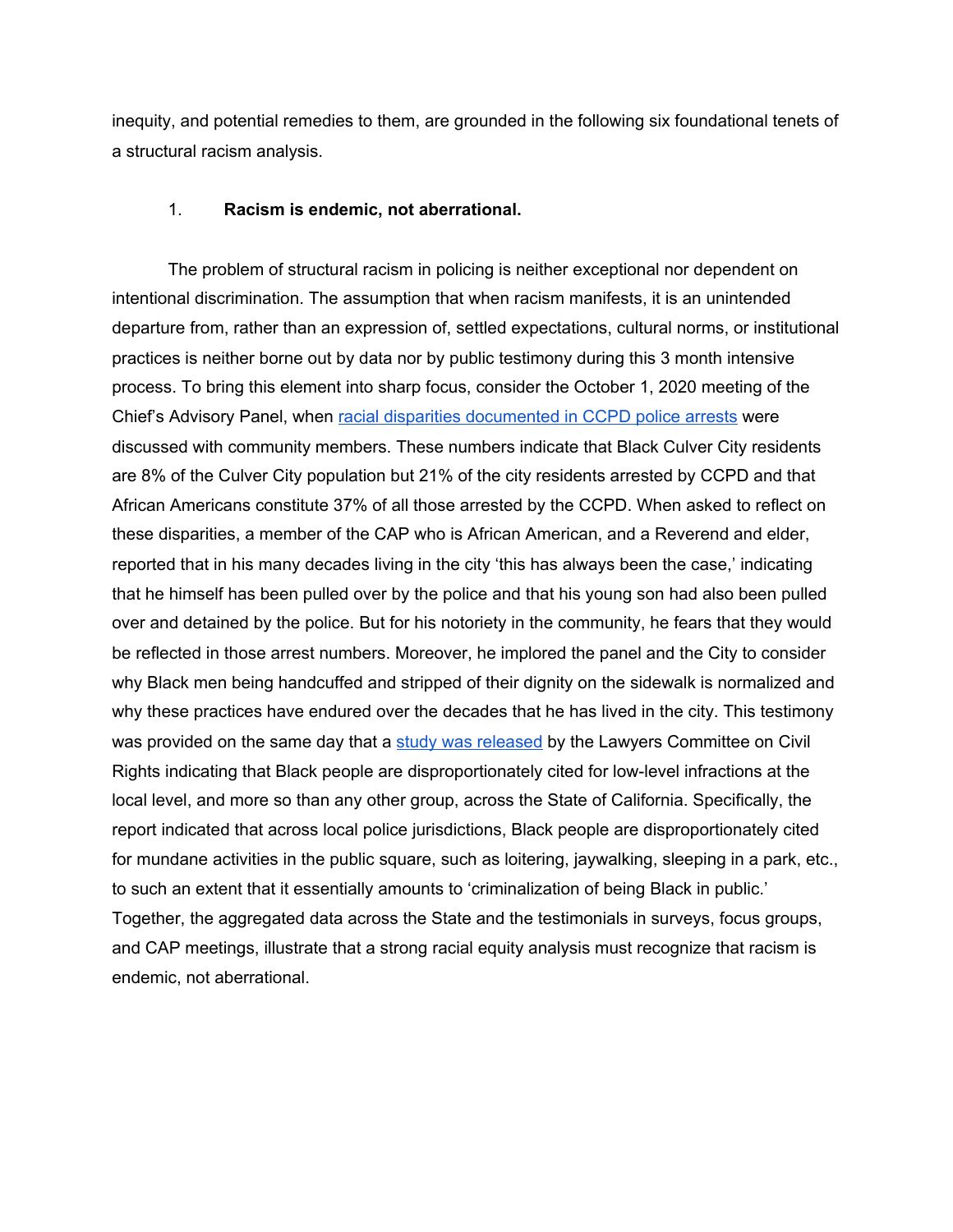## 2. **Race consciousness is not the same as racial discrimination, and colorblindness is not the same as equal treatment.**

One of the enduring features of racial inequity in the United States is the deployment of claims or aspirations to colorblindness -- the idea that people 'don't see' or 'should not see' racial differences -- which has the effect of submerging concrete racial disparities. Being race conscious begins with the recognition that although racial categories themselves are made-up ('socially constructed'), racial hierarchies built on acceptance of these categories do exist. Moreover, due to their long history and purpose to distribute economic and social privileges unevenly in the United States, social relations are often organized around these racial hierarchies. A race conscious approach to this public safety review - and to remedies for harms related to the existing public safety infrastructure - means recognizing that for Black, Indigenous, and People of Color, safety goes beyond the absence of aggravated assaults, robberies, or threats to their persons or property. For them, the definition of 'community safety' also includes 'safety from police violence,' 'safety from racial discrimination when interacting with city officials,' and 'the right to travel through or live in Culver City without the presumption of criminality or fear of negative police interaction.' These desired outcomes are not in conflict with having a common definition of safety in other respects enjoyed by their neighbors, but they do reflect a race-conscious recognition that the burdens from specific failures in the current public safety infrastructure are not borne equally by all residents of the city.

### 3. **Ensuring racial equity requires historicizing and contextualizing.**

Fashioning racial remedies and social justice approaches that work requires the absolute centrality of 'historicizing' -- searching historical facts that can inform how the legacy of overt racial discrimination of non-white people in a pariticular place (i.e. Culver City) has shaped the issue being examined over the years (i.e. policing and public budgeting). However, it is not enough to look back in time, it is also critical to 'contextualize,' that is, to examine how the racial disparities in policing fit into the existing or contemporary social dynamics related to racial oppression (i.e. racial discrimination in jobs, schools, housing, the Courts, and social relations). One of the duties of public agencies seeking to pursue racial equity and social justice is to recognize that due to the impoverished vocabulary for discussing race, racism, and racial justice in our country, -- as well as the active stoking of racial animus by State actors -- residents will need to be supported, encouraged, and challenged to walk towards each other and their history,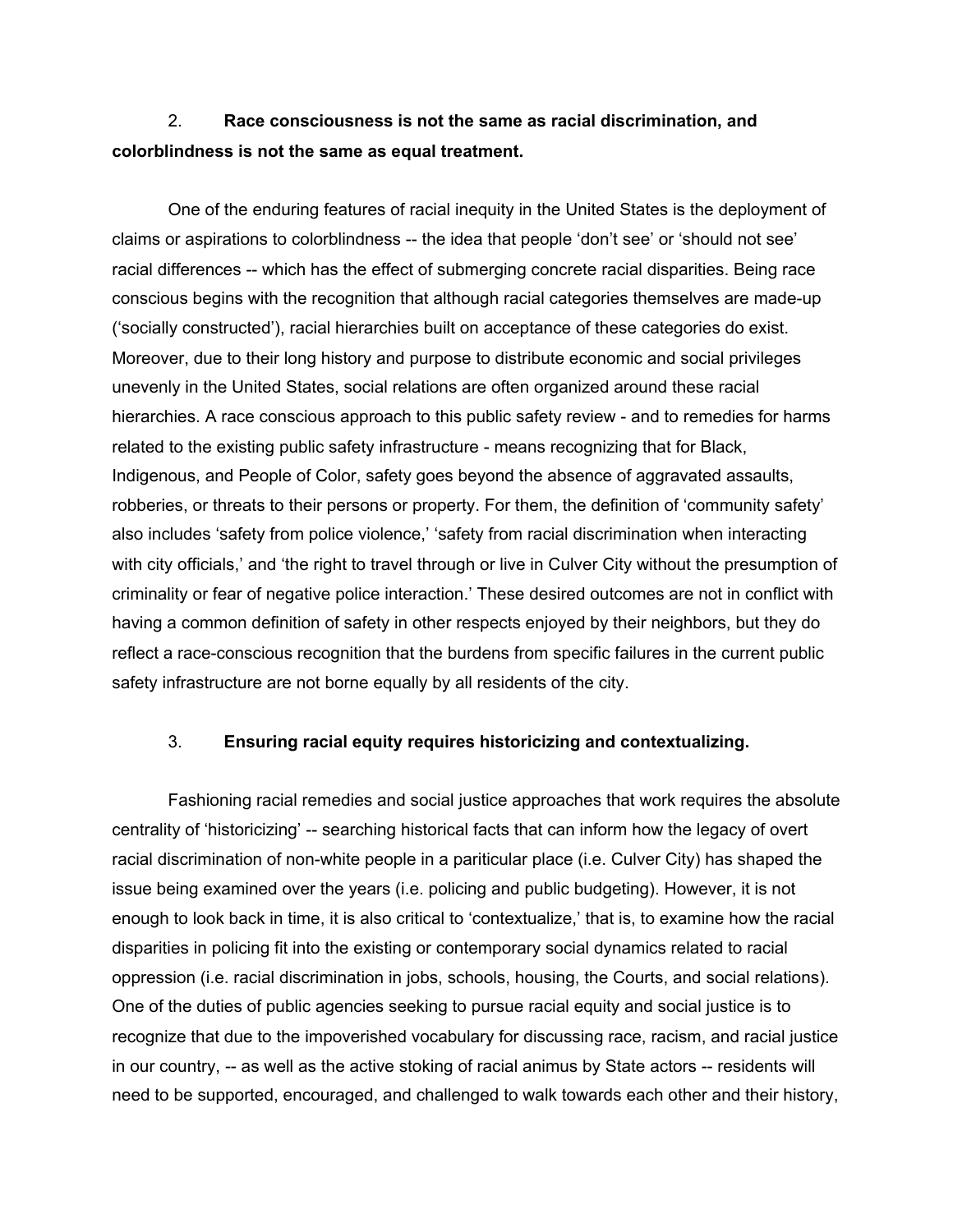to change it. If the essential process of accounting for the actual historical experiences of racial animus through public agencies, such as police and city governments, is itself seen as an improper or irrelevant line of inquiry, or if it is isolated to a subset of residents, or if it is allowed to be characterized as an attack on a particular group; then racial justice is not achievable, because one cannot heal, what one cannot diagnose. While it is the prerogative of the City's elected leadership to decide what the scope of these harms have been and what the appropriate remedy for them is, it is an essential element to racial justice that they be named.

The Council's wisdom directing the City Manager to interface with the General Plan Advisory Committee and the Governmental Alliance for Racial Equity, allowed the City Manager's Office to build on important processes already in motion to account for the racialization of the city itself, its police force, and the execution of public safety duties. First, this provided access to the City [sponsored](https://www.youtube.com/watch?v=HRQyw1-sGUo) speakers series that contains multiple scholarly and resident informed examinations of the history of Culver City as a 'model white city,' the past direct recruitment of KKK members into the Culver City Police Department by its Chief of Police, and the social history of communities of color who understood that being caught in Culver City after sun-down would mean suffering repercussions at the hands of its public safety infrastructure. These historical antecedents illuminate survey responses and community input indicating that for some people of color today, including some city residents and employees, walking or driving through the City means anticipating being vulnerable to being followed, pulled over, or seen as suspicious by CCPD or the broader community. In some cases, people of color described as 'common knowledge' that being non-white in Culver City exposes one to overzealous surveillance or unwarranted police-community contact.

### 4. **Strategies to address racism must be intersectional and multi-disciplinary.**

One of the greatest frustrations for people of color and residents of all races who seek equity and justice in their communities is observing that public entities may only provide a surface solution to racial oppression due to a one-dimensional understanding of the racial harms. Intersectionality refers to a method of analysis and diagnosis that recognizes that race does not operate alone from other aspects of our identities (such as gender, sexual orientation, or residency status). Correspondingly, an intersectional analysis helps to uncover how interlocking systems of oppression acting on identities vulnerable to multiple stigmas, exclusion, and discrimination can undermine social justice remedies. During our review, for example, we learned that together, Black and Latinx residents account for more than 70% of all those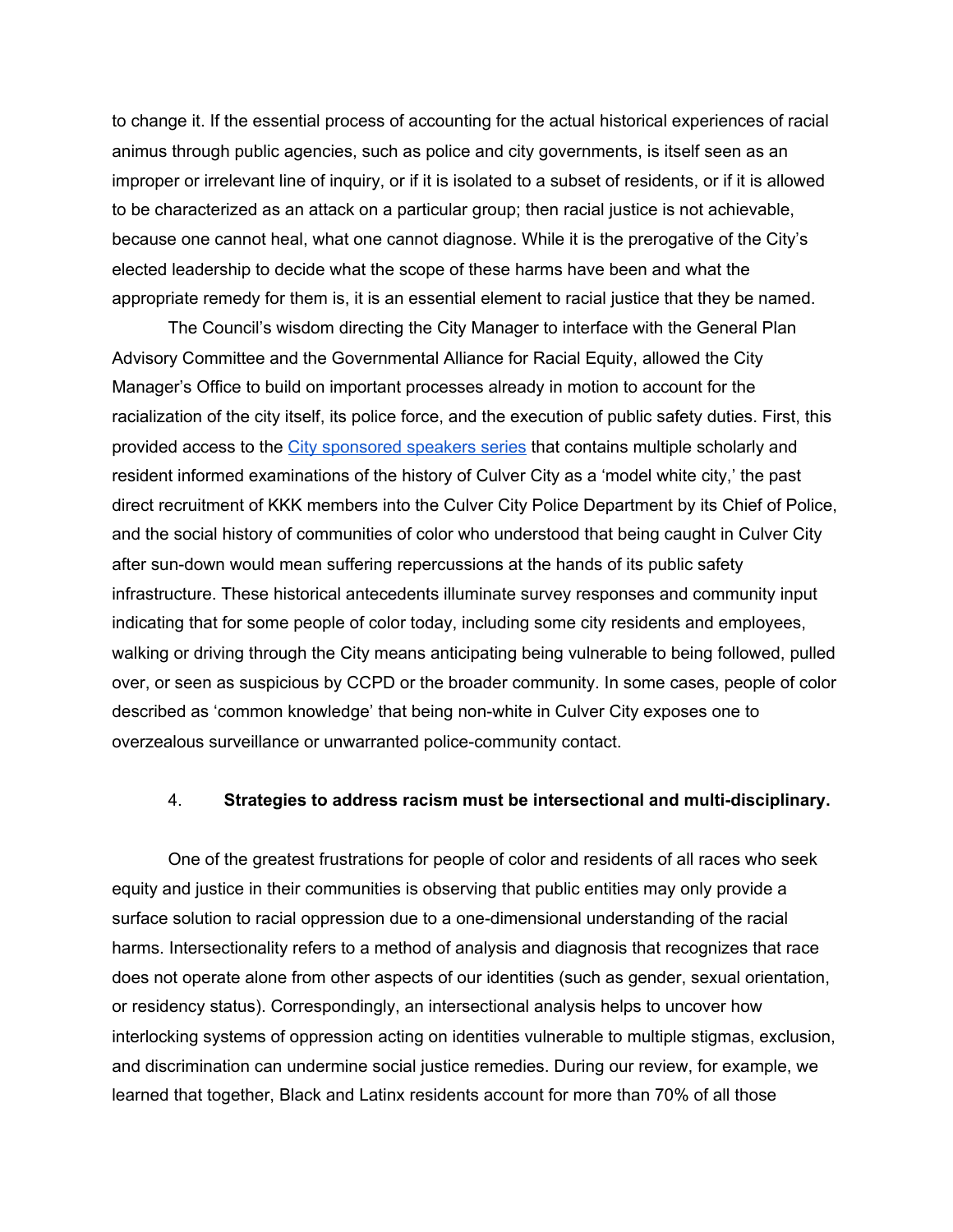arrested by CCPD. However, accounting for the intersection of race, age, and residency, we learned that a staggering 85% of all the people arrested by CCPD are non-residents and that Black or Brown people aged 18-29 who live outside of Culver City make up the vast majority of those cases. This cross-referencing of race, age, and residency combine to reveal an over-representation in the arrests of CCPD, that can allow for a deeper examination of critical questions at the core of the review regarding policing and race.

Additionally, intersectional analysis would require considering mental health or disability conditions, and dispatch data that involves these conditions, to examine factors that may produce disproportionate contact, citations, arrests, or deaths. This would allow public policy makers to fashion a more exacting remedy to any disparities. These solutions would not rely simply on one disciplinary training -- such as psychology or law -- but rather would seek to draw on multiple lenses -- ranging from medicine, social work, and community health, to provide a more effective understanding, and solution, to an issue.

## 5. **Ending racial injustice is more likely to be achieved when it is tied to addressing other forms of inequity.**

Race has been intimately tied to the distribution of rights, resources, and privileges in the United States, but these rights and privileges have also been tied to oppression based on other dimensions of identity, such as gender, sexual orientation, and class. As such, remedies to achieve racial equity will not be as effective as they can be without addressing inequities based on other forms of social hierarchy. This public safety review was centered on assessing the use of a finite resource -- public taxpayer dollars -- and exploring a re-allocation of those resources based on principles of equity. Therefore, the review must bring into sharp relief any other inequities in the allocation of public safety dollars and identify remedies that could address them. During this review, for example, the UCLA School of Law's Criminal Justice Program issued a report [analyzing](https://law.ucla.edu/sites/default/files/PDFs/Academics/Culver%20City%20Police%20Department%20Budget%20Breakdown.pdf) the CCPD's budget, specifically a breakdown of annual officer pay. This study indicates that the Chief of Police earns \$231,801 in base salary, but also an additional \$162,741 each year in 'other pay.' The additional pay earned by one person on the force, is more than the annual total pay (salary, overtime, and 'other cash compensation') earned by 44% of all sworn officers. Similarly, the other top 5 sworn CCPD personnel receiving 'other pay,' earn between \$106,000 per year and \$174,000 per year in base salary, and additional 'other pay' starting at \$111,000 to \$133,000 pay year, according to the study. In more than one focus group, we heard repeatedly that the younger, newer members of the force are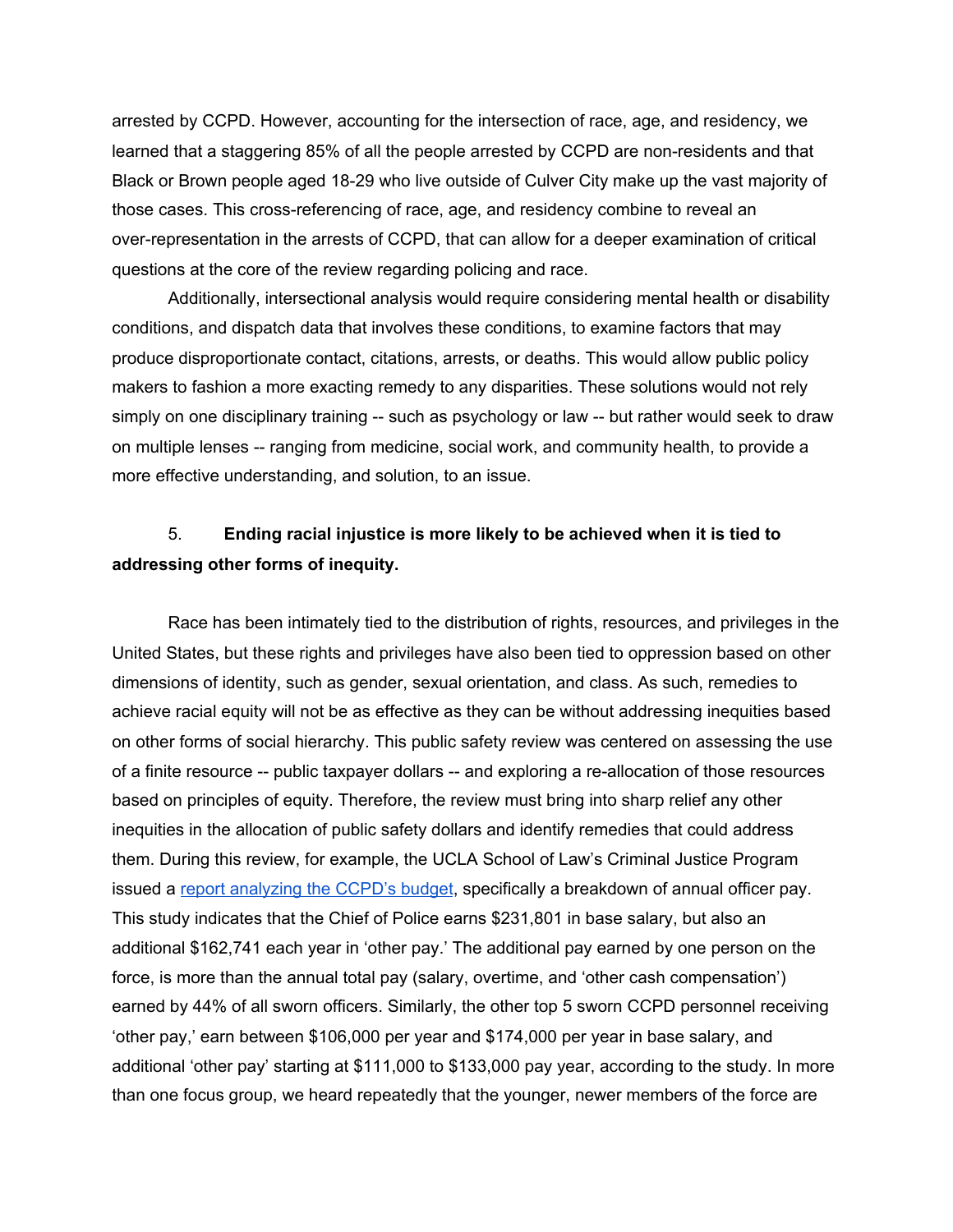more likely to be engaged in the community and reflect the diversity of that community, causing some focus group participants to query how pay could be aligned more equitably and incentivize achieving racial justice and transformation of public safety services.

# **6. Racial justice is often produced when the remedies for racial harms converge with some other interest of the majority population.**

From desegregation of schools to diversification of public and private entities, the 'interest-convergence principle' reveals that, despite the commonly held belief that racial remedies reflect an embrace of racial justice, racial remedies are more likely to be adopted when they can show that they advance a larger interest of the dominant society. Related to public safety, for example, for many years, grassroots organizations working for criminal justice reform in California implored policy makers to change policies that led to incarceration and over-reliance on prisons. These policies finally took hold only when the State of California faced extreme losses in tax revenue and the need to produce massive budget reductions resulted in adoption of more laws and policies to reduce incarceration and promote rehabilitation. Thus, a realistic approach to the Council's mandate will recognize that racial idealism alone will not sustain any proposals to reallocate public safety services or resources.

More specifically to Culver City's review of public safety services, the Chief's Advisory Panel had the benefit of having the former elected City Treasurer on its body, who participated in both the CAP meetings and the meeting of the City's Finance Advisory Committee. One of the insights shared by the former City Treasurer at these meetings, regarding UCLA Law's findings about officer pay cited above, was that if the current expenditure levels continue, 'all city services will eventually be impacted.' The current configuration of these labor costs for the CCPD, as cited in the report include:

- CCPD sworn personnel make 2 times as much in total pay than other Culver City employees and 4 times as much in 'Other Pay' than other city employees
- Almost 30% of the CCPD budget for salaries is spent on 'Other Pay/Cash Compensation,' not base salaries for police officers
- CCPD's total budget is 4 times the budget for the City's park, recreation, and community services, 22X the budget for housing protections/rental assistance and homelessness projects and 144X the budget for after-school programs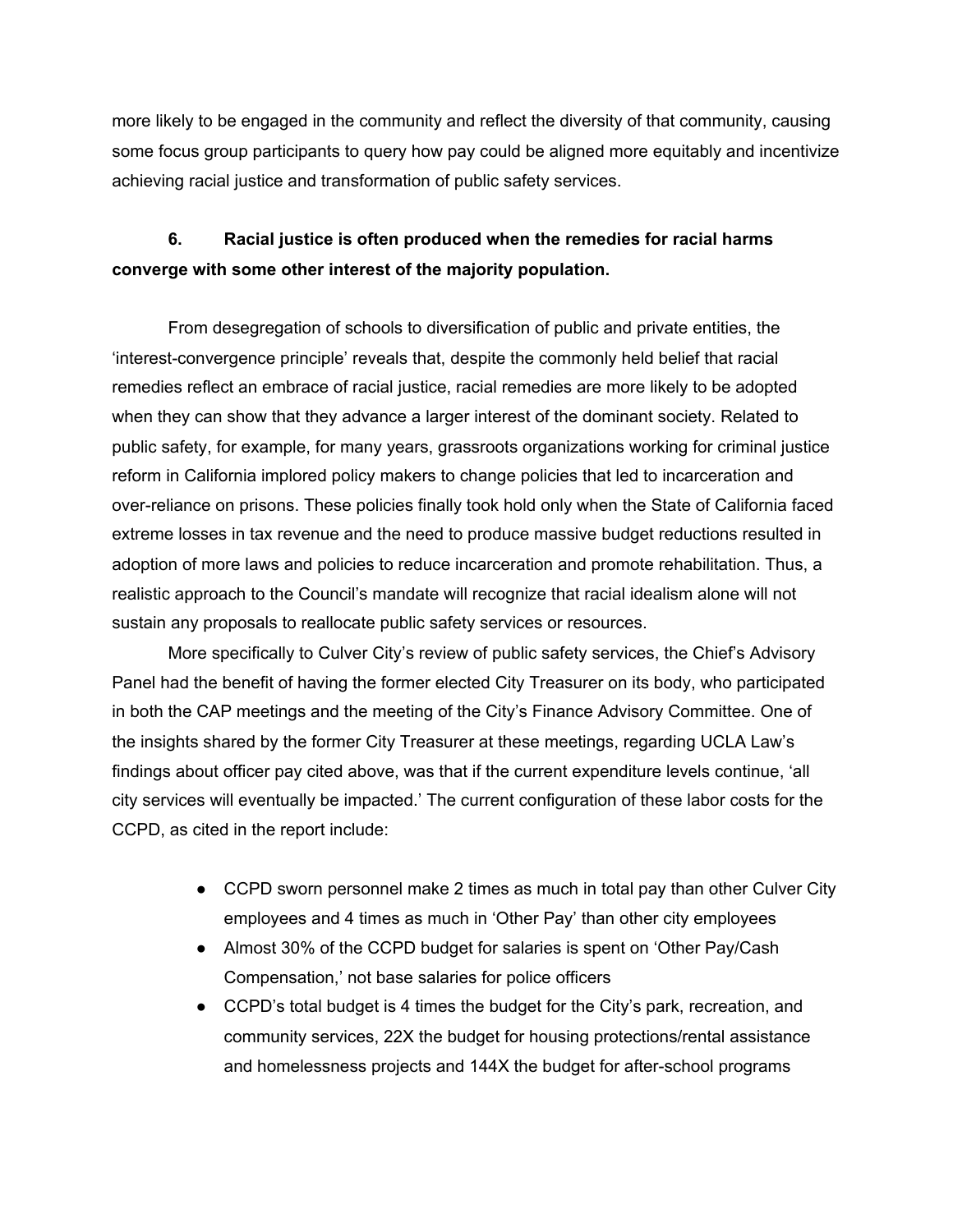Given the short-lived social history of Court-ordered, electoral-based, and public policy-maker driven racial remedies, it is essential to surface the potential impact of current allocations of police services, duties, and resources may have on all city services. This is especially crucial in a time period where the mass mobilizations to end racial injustices in policing and systemic racism in public and private institutions coincide with a pandemic that may negatively affect revenue streams in the near future. It is not clear whether labor costs will be part of the operational analysis that is pending from CPSM. However, from a racial equity perspective, it is important to note that the core request from the June/July mobilizations to the City Council was a rigorous and open dialogue about investments in law enforcement and potential shifts to the social safety net. Without putting these labor costs into the conversation, and the potential impact to the broader Culver City population and the city services that it depends on, transformative racial equity options will be curtailed. This is due primarily to an inability to demonstrate a convergence of the racial justice needs and a broader interest of the majority of city residents to find solutions that prevent cuts to services or increase taxes to sustain these 'other-pay' costs.

### **Pathways to Reallocating Public Safety Resources**

## I. **Remove Police from Emergency Response Calls Involving the Unhoused, Mental Health, and Substance Use**

During the Public Safety Review we heard a high level of interest in exploring non-law enforcement responses to mental health, substance use, and houseless-ness. Results from the community survey and focus groups indicate that of all existing police duties, responsibilities and services, responding to such calls was the most frequently cited service that Culver City residents believe can use alternatives to a police-only response. Fiscal and budgetary comparisons presented to the City's Finance Advisory Committee and the CAP also indicate the city's current 'co-response' approach -- pairing a County-funded psychologist and sworn officers to respond to some of these calls -- is the most expensive way to provide this service. Significantly, several of the race equity and social justice issues at the core of this inquiry converge in these types of emergencies, providing the City with a clear opportunity to fashion solutions that meet short and long term goals with multiple benefits.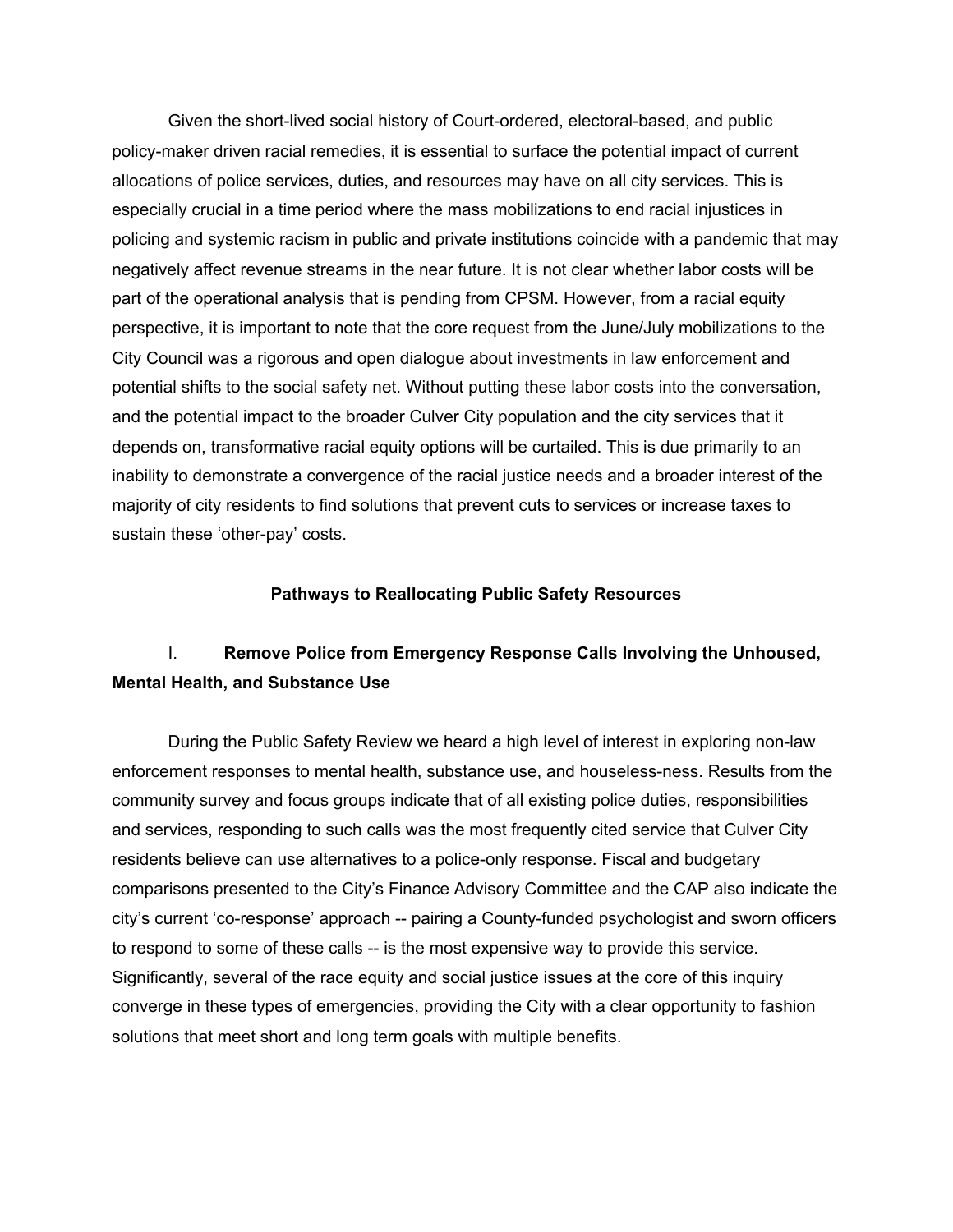### Centering Racial Equity in Alternative Approaches to Houselessness:

The role of police encounters with the unhoused population is a driver of racial disparities in arrests and the levels of incarceration, especially of Black people, and continues to be a documented problem in LA County. Grounding the examination of alternatives to law enforcement approaches in our racial justice framework requires a race-conscious consideration of the pipelines to jail which are enmeshed with having police respond to houseless people's needs. A recent UCLA Million Dollar Hoods [study](https://ucla.app.box.com/s/w3s9fzi24tbds8fahqyu853cz7f702jl) provides a sobering picture of that connection:

- Fully 33% of LA County's houseless population is Black, while the total Black population in the County is less than 10%
- Booking houseless African American people in 2019 cost the County more than \$46 million in one year
- The most common charges for the unhoused Black people booked in LA County jail involved six low-level charges amenable to diversion and community-based care

In addition, the racial justice framework calls us to consider what communities facing human needs and racial strife in the past have done to solve these inequities. As referenced by one of the City Councilmembers during the June 2020 meetings that led to this review, Culver City residents and leaders can draw from the historical experience of the **[Freedom](https://www.ems1.com/ems-education/articles/how-pittsburghs-freedom-house-shaped-modern-ems-systems-luEDCMzLZL8XfbzU/) House** in Pittsburgh, PA which led to the creation of modern emergency medical services. This collaboration between medical professionals involved medical staff collaborating with community trainees to address the dismal level of pre-hospital care when society used to rely on police to respond in paddy wagons to transport people to hospitals, often leading to death. For Black residents, this approach led to additional harms related to racial discrimination, when police acting on biases denied equal [service](https://www.emsworld.com/article/1222574/forgotten-legacy-freedom-house) to residents who needed transportation to the hospital. Invoking a social justice approach to developing a solution, doctors trained a cohort of Black residents who were excluded from entire sectors of work due to racial discrimination, over-policing, and discrimination based on criminal records resulting from that discrimination, to become first responders and create modern emergency medical services (EMS). Together, they revolutionized medicine, the job prospects of unemployed and excluded people, and pre-hospital transport. This collaboration is a model of how to partner medical staff and community residents to meet human needs. Sadly, the model ended when the city's racist policy making processes ended funding for the non-profit initiative and absorbed the model into City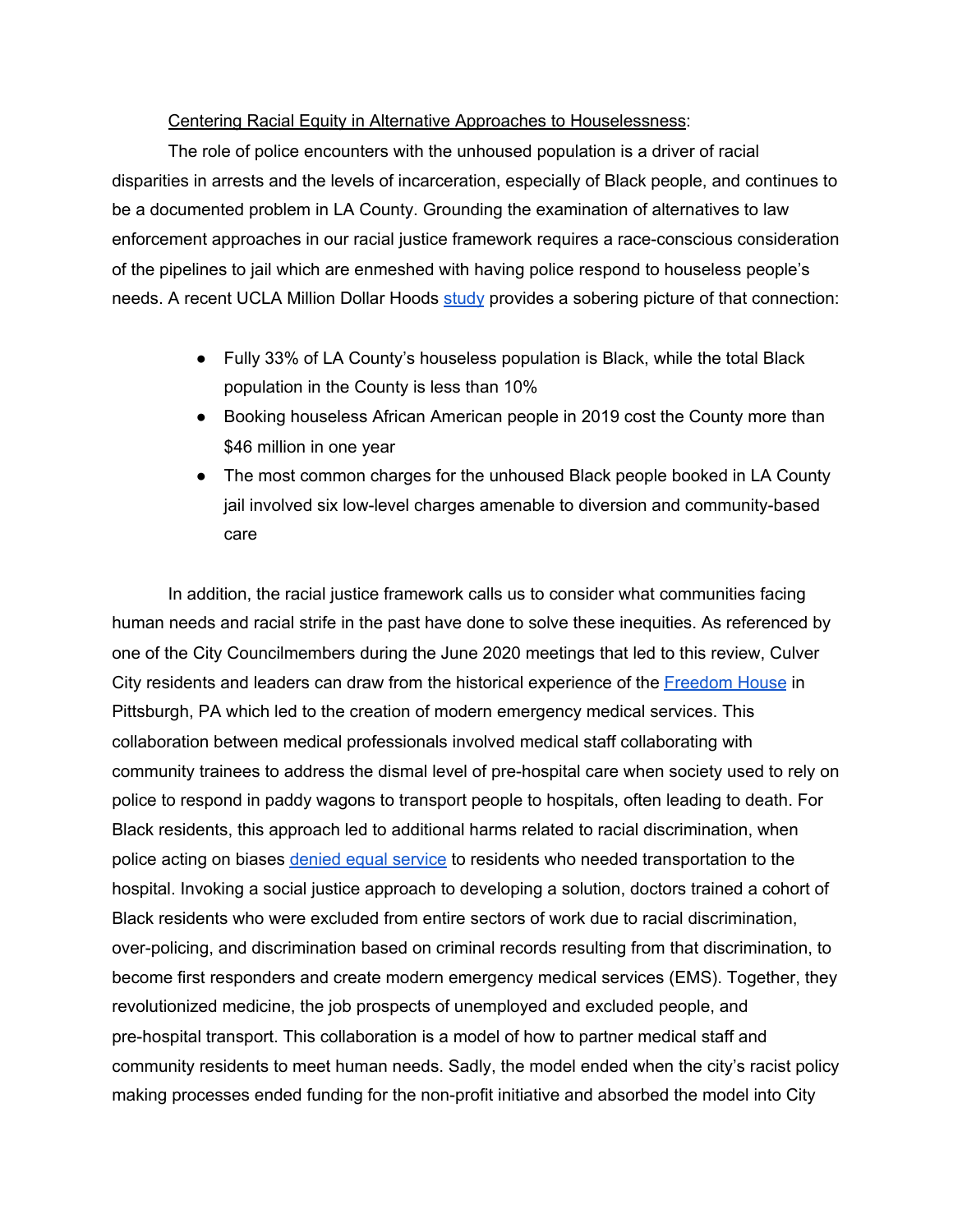services after complaints from the white areas of the city who had not benefited from it. This had the effect of excluding almost all of the Black community members from a new city-run EMS program, and never allowed the community to reap the benefits of the innovations they pioneered. Culver City is poised, with a clear racial equity and social justice framework, to recognize the anti-Black contours of current responses to emergencies facing people experiencing houselessness, while responding to the public appetite for innovation to dealing with these human needs, by creatively divesting from law enforcement responses to them - and instead, emulating the origins of the EMS partnership. The city is surrounded by some of the leading hospitals in the nation and institutions innovating community health, such as the Venice Family Clinic in partnership with a top public university in the country, that could facilitate implementation of the political will to break the bond between policing and houselessness, mental health, and substance use pipelines to mass incarceration.

### Limits of the Co-Response Model

Unfortunately, the dispatch data which could allow for a more concrete analysis of the current amount of calls, nature of police-community interaction, and disposition of emergency responses involving people who are unhoused, under the influence of substances, or mental health incidents, was not released during the 90-day review period. However, during focus groups with sworn officers we learned that the needs of houseless individuals account for an increased amount of officer response and that interactions with people experiencing houselessness are diverse and complex. Additionally, during this review, an encounter between CCPD and a houseless person carrying a knife tragically led to death. We learned that this encounter fell outside the hours that the police have coverage from the County psychologist on the co-response team. The Police Chief reported that multiple requests for an additional County psychologist have gone unfulfilled, likely due to the number of the 88 municipalities within the County who may be requesting such support. Irrespective of who would cover the costs of the additional County clinician, the costs would hover close to \$200,000 after accounting for salary and benefits. Finally, during this review, the City expanded the contract with its current homeless service provider, to provide resources that would allow the non-profit organization to provide mental health support services during the hours that the co-response team is not available. Pairing the use of a non-profit provider part of the time, with the use of a police-psychologist team during the rest of the time, or building around these two measures,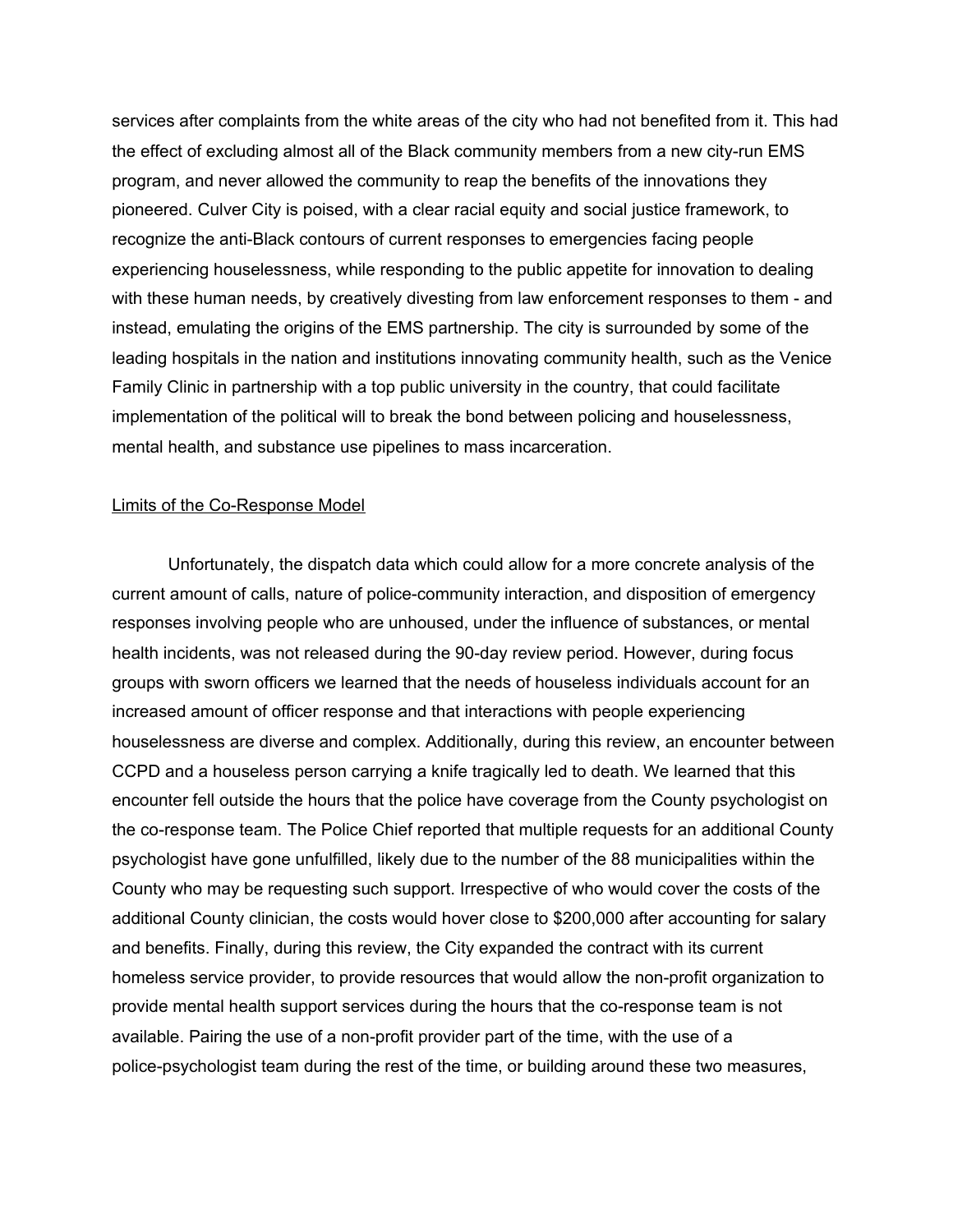falls short of an integrated system and to meet the challenge to properly evaluate actual calls and needs manifesting in the City.

The need to rigorously examine modalities to respond to these needs without deploying police, altogether, is most seriously related to the continued exposure to death for people experiencing mental health-related distress, due to the fundamental incompatibility of police training to this human need. During this review, a paradigmatic example of these dangers were highlighted by a case that led to the resignation and dismissal of the Chief of Police and other staff at the highest levels of the Rochester (New York) city government, one of the first cities to adopt police crisis intervention strategies. These officials were implicated in steps before, during, and after the death of Daniel Prude, an African American man under mental health distress who suffocated to death under police custody after his brother called them for help. Research on police crisis intervention teams indicates they have not [reduced](http://jaapl.org/content/early/2019/09/24/JAAPL.003863-19) the risk of [mortality](http://jaapl.org/content/early/2019/09/24/JAAPL.003863-19) or death during police interactions and that people with mental illness (PMI) are involved in 25% of cases where police shootings led to fatalities.

### Mobile Crisis Intervention Services

During the public meetings and in private presentations to city officials, Culver City was introduced to a tested model operating for more than 30 years in Eugene, Oregon which has provided a 24 hour/7 days per week non-police response to 911 calls involving mental health, substance use, and unhoused people. This model involves deploying a mobile unit, staffed with medically trained individuals ranging from EMT, nurses, and health professionals equipped with mental health expertise to respond successfully to these calls. The mobile team is able to assess and respond to the emergency calls because they are equipped with technology that allows them to be on the same frequency as police. They are unarmed and 99% of the calls they were involved with did not require police interaction, and when they did, it was police asking for their support more so than the reverse. In short, the MCIS model is a non-law enforcement response to these human needs, co-response is not.

Several characteristics about this model also make a strong case for its consideration. The staff of the mobile crisis teams can provide medical care that a psychologist and a police response do not. For example, Medicare is now providing a line of reimbursement and revenue for the work of the MCIS program in Eugene for deviating visits to the hospital by high frequency users. Wound care, relief from dehydration, and other medical needs require a medical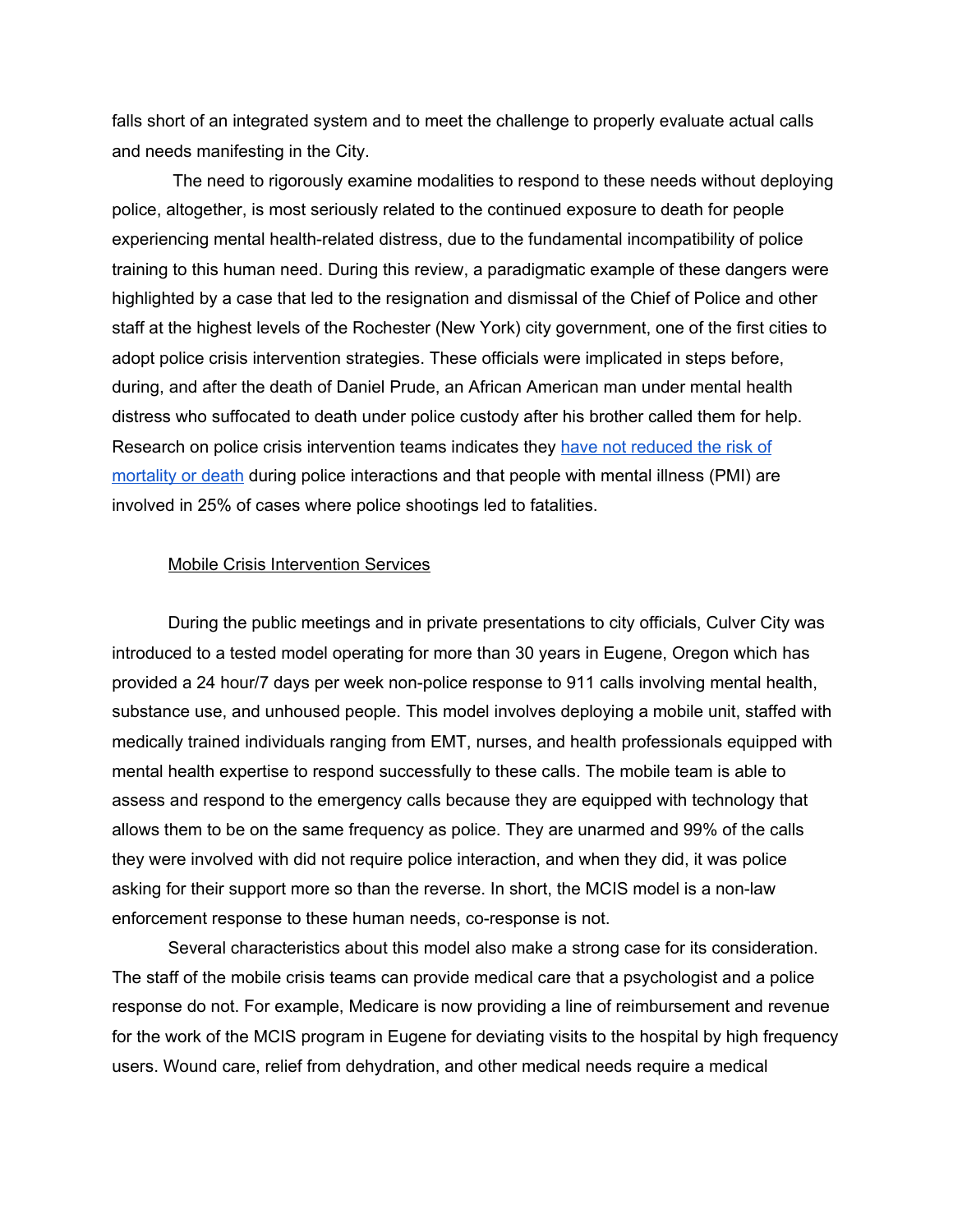response in many of these situations and this program, called CAHOOTS and described further in the City Manager's report is doing just that.

The [CAHOOTS](https://whitebirdclinic.org/cahoots/) program expert indicated multiple times that in three decades of experience, it is simply not their experience that people experiencing mental health or substance use related crises are threatening or dangerous to the unarmed staff. In addition, the model has been responsible for deviating more than 10% of 911 calls that would otherwise be dispatched to police. A serious non-law enforcement consideration of this model would involve assessing the needs of code enforcement officers, housing, and homelessness services staff to explore, in good faith, what alternatives to conducting visits that currently involve police, to ensure that these staff feels safe, supported, and equipped in aligning with the city's vision. This model has most recently taken effect in **Denver, Colorado**, where the unarmed response teams have taken on more than 350 calls since June 2020. There is no evidence that the cities of Eugene or Denver have lost insurance coverage, been exposed to liability, or faced increased premiums by using unarmed response teams to meet the needs of PMI, unhoused people, or other community needs

## **II. Align Culver City with the County of Los Angeles' Shift to a 'Care First, Jail Last' Model By Pursuing Non-Law Enforcement Responses to Targeted Infractions**

During the meeting of the General Plan Advisory Committee and the City's Governmental Alliance for Race Equity (GARE) team, and the CAP, the public safety review included a formal presentation of the LA County Alternatives to [Incarceration](http://file.lacounty.gov/SDSInter/bos/supdocs/144473.pdf) (ATI) plan and [initiative](http://file.lacounty.gov/SDSInter/bos/supdocs/144473.pdf) adopted by the LA County Board of Supervisors in March 2020. Broadly speaking, this reform constitutes a watershed moment that will impact each of the 88 cities in the County of Los Angeles, by tying criminal justice resources to strategies that move away from treating social infractions as crimes that produce racial disparities in the jail population and treating human needs, as such, by creating a decentralized continuum of community-based care. In this respect, the Culver City Council's mandate to examine existing public safety duties and responsibilities and identify potential re-allocations that achieve equity is an opportunity to put Culver City in a municipal leadership role as a partner to the County, while ending the racial disparities tied to its own policing practices.

The most significant shift at the hands of the City at this critical cross-roads would be to adopt the County ATI recommendation to stop arresting people for the two most common misdemeanor charges: driving without a suspended license and petty theft, which are [drivers](https://ucla.app.box.com/s/eb0h2xkial7mxzg09fnhahax331s47lw) of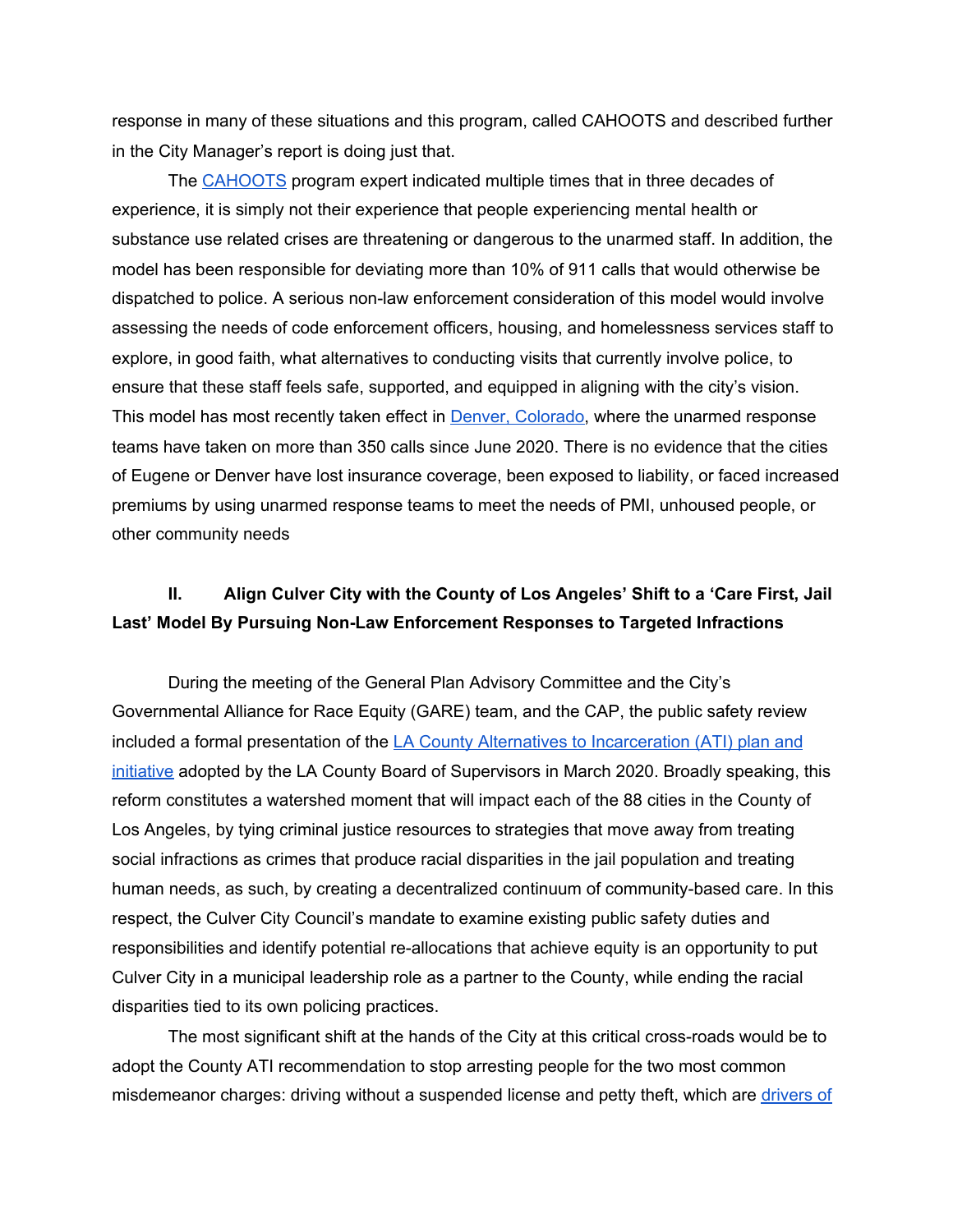racial [disparities](https://ucla.app.box.com/s/eb0h2xkial7mxzg09fnhahax331s47lw) by CCPD. African Americans constitute 44% of these arrests and roughly 35% of these arrests are of Latinx people, while these 2 infractions constitute fully 1 out of 3 arrests made by the CCPD. Not only would this change reduce racial disparities, it could meet the larger interest of ensuring that public taxpayer resources are spent most effectively. Additionally, the ATI calls for a harm reduction approach related to the 3rd most common basis for arrests by CCPD officers: drug possession. Recalling the racial justice framework, it is notable that Whites constitute the largest group arrested by CCPD for drug possession, an area of decriminalization that enjoys wide support, and could help create public awareness of the racial justice impact of treating all three of the the most common categories with the same approach, as well as expanding to all divertible offenses. Instructing the City Attorney to work with the LA County Office of Diversion and Re-entry and the LA County ATI Office to accomplish this shift would demonstrate a good faith effort to achieve racial equity.

During our focus groups and the community survey, residents did express concern that community-based supports may not be available to meet the diversion needs. The history of public policy makers using the devolution of mental health services as a way to cut mental health spending, which then never materialized and fueled houselessness, looms large for many and was mentioned by a range of stakeholders, such as the public housing residents, city staff/commissioners, and sworn officers. Rather than seeing these concerns as a reason not to act, the Council is equipped to ensure that more of its City staff is informed about how to collaborate with the County on the ATI shift, which has been going on for more than one year. It can also spearhead ways to partner both with the County and other cities on the Westside to ensure that policymakers at the County and State level resource the expansion of those community-based services in Culver City, so that they constitute part of a robust continuum of care in the region.

Similarly, the Council's approach to ensuring that its police and legal infrastructure is aligned with the directives to maximize divertible offenses towards the ATI vision, also calls for addressing the more documented obstacle to diversion which is not the lack of services, but the failure of officers to make the [referrals](https://imprintnews.org/justice/los-angeles-missed-opportunity-juvenile-diversion/48073). The policy shift towards diversion prior to ATI, has been concentrated on youth who commit infractions that could otherwise land them in jail. The data from such programs indicates that the Council must ensure public accountability mechanisms and oversight of City actors to ensure that these diversions materialize through a pre-police diversion process. During the focus groups and public meetings, there was much praise of the CCPD's decision to voluntarily participate in LA County's existing youth diversion programs (indeed, Culver City was one of only 11 municipalities to participate in this pilot Countywide).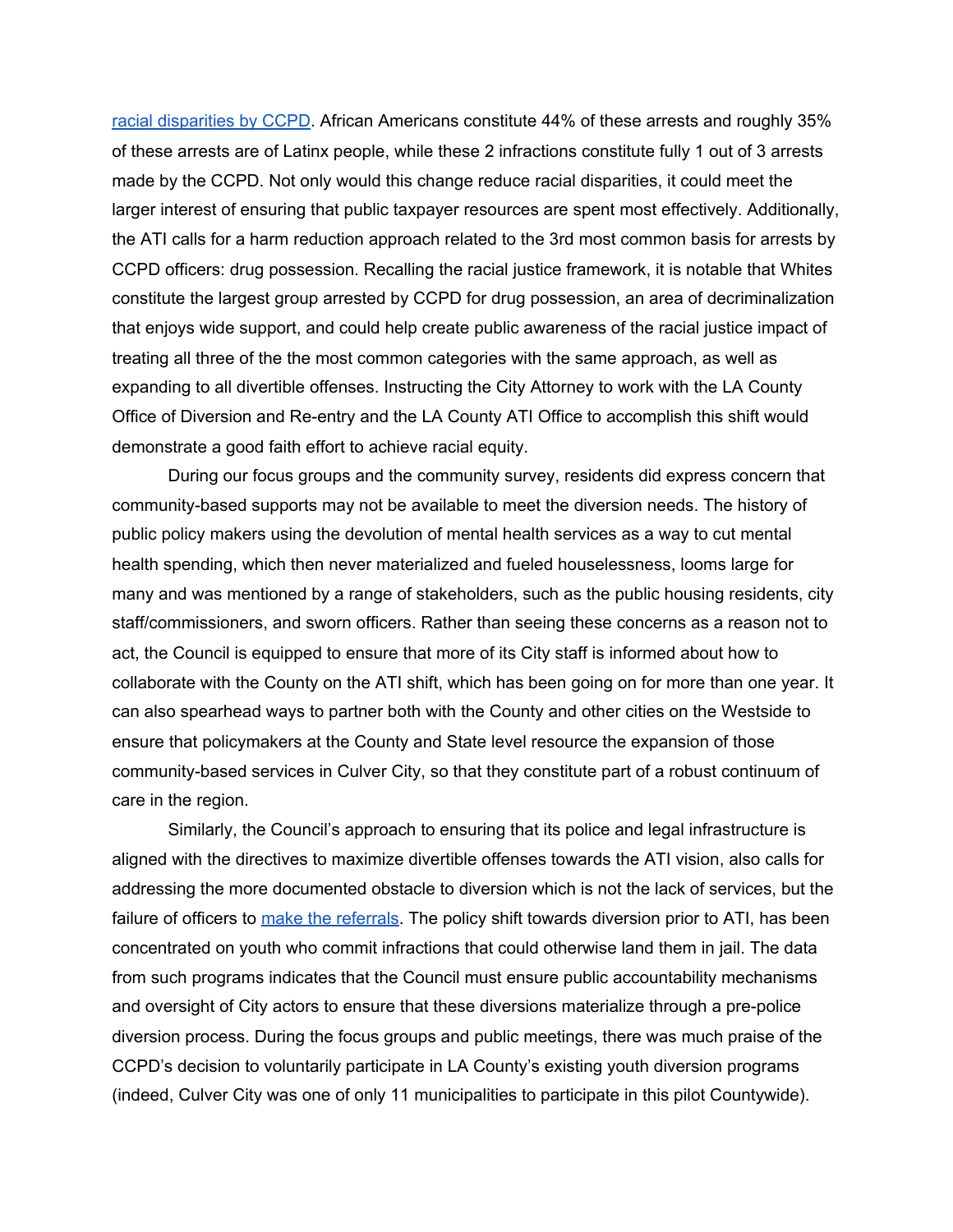Similarly, the Interim Chief provided his vision for the CCPD's continued commitment to and growth of that program and one of the focus groups involved young people who have benefitted from the services of the non-profit organization running that program. There is also a desire for the pending data analysis from CPSM or the police department to provide an accounting of how many people have been diverted successfully, what these interventions required of all parties, and the impacts on recidivism or youth crime, where possible. It would be helpful to establish a similar set of questions that could provide metrics to show the community what effective harm reduction, diversion, and alternatives to arrest and jails for adults can produce in the lives of individuals and the community as the City considers adoption of the ATI recommendations. It is important to emphasize that realizing the ATI vision involves putting procedures in place that involve not-calling on the police in the first place, rather than pre-booking diversion controlled by the Police Department. For example, one of the youth in a diversion program described the trauma produced by the militarized response of a police officer once he had already been apprehended for shoplifting by security guards. He wondered out loud what kind of a harm he posed as a small, under-aged person in handcuffs, to provoke the rage and aggression directed at him by a CCPD officer. During a CAP meeting, community members were asked if a program that recruited local businesses to partner with non-profits that could intervene in cases such as this, for youth and adults, in which the process of individuals taking responsibility, making amends, and repairing the harm they cause to businesses in cases of petty theft could be put in place without police involvement.We heard affirmation of the approach and references to past such programs in nearby cities with positive results.

# **III. Remove Police from Traffic Enforcement and Ensure that 'Pro-Active' Policing Practices in Culver City are not in conflict with Constitutional Policing**

Any public safety review making a legitimate attempt to address the specific racial equity and social justice issues that sparked mass mobilizations this year and in years past must confront the issue of over-policing of people of color. During our review, the City Manager staff referenced work in other jurisdictions that have begun to explore ways to shift the responsibility of enforcing traffic infractions without a reliance on police to reduce police-community contact. In the neighboring City of Los Angeles, the Council voted [unanimously](https://losangeles.cbslocal.com/2020/06/30/city-council-votes-unanimously-replace-officers-nonviolent-calls-crisis-response/) to remove police from traffic enforcement, and is exploring what the Department of Transportation would need to absorb these roles. Meanwhile, the City of Berkeley has already [adopted](https://www.forbes.com/sites/rachelsandler/2020/07/14/berkeley-may-become-1st-us-city-to-remove-police-from-traffic-stops/#10239bb770fa) a plan that begins to move towards traffic enforcement without police. In a few of these discussions, we were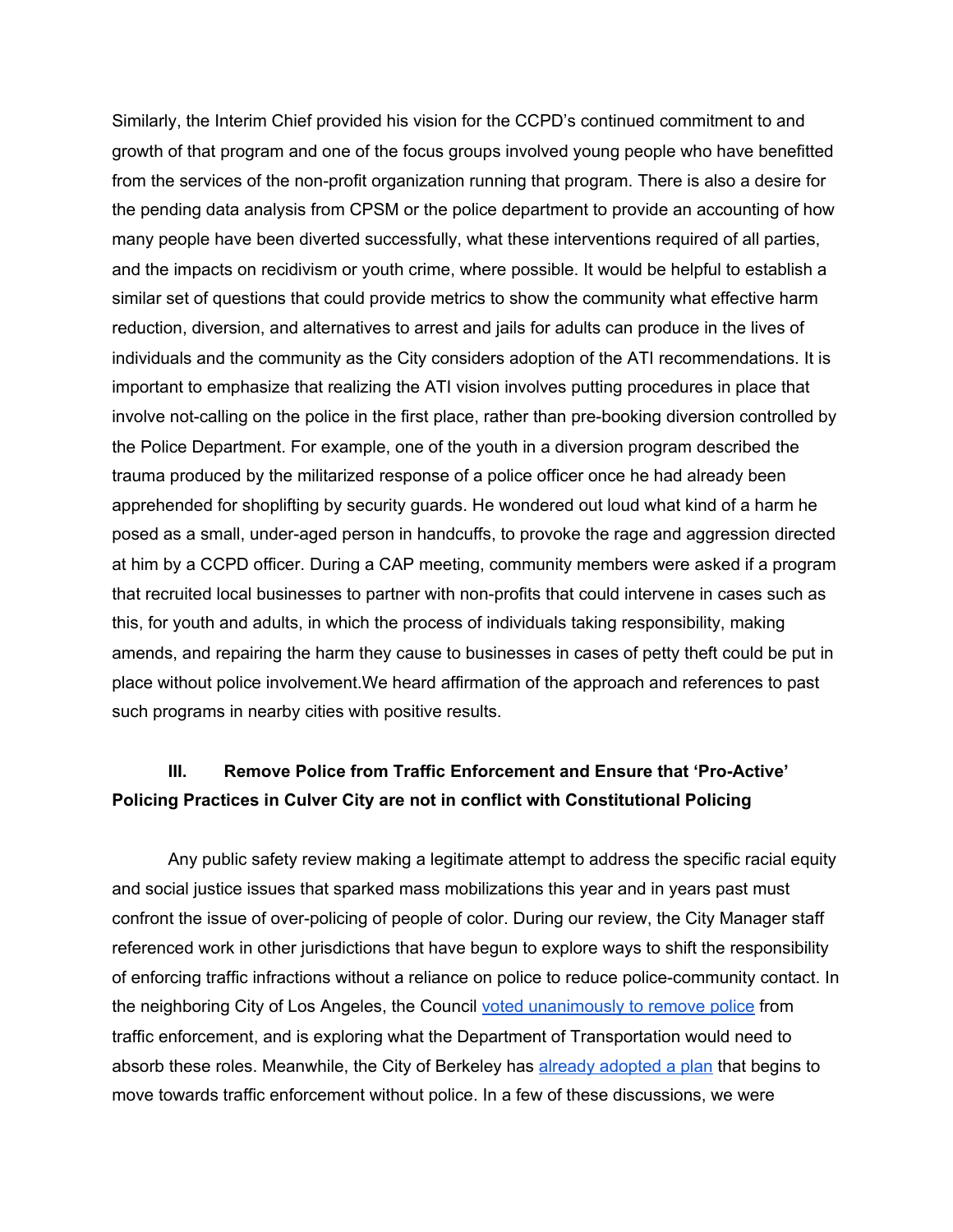reminded by the Interim Chief that there are legal questions regarding what is legally allowable in terms of non-sworn officers having community contact and what is mandated by law as a police duty. Legal scholars have begun to articulate a [framework](https://docs.google.com/document/d/1agXoJUVMWJzR3aBbhoou-MSKTdHNm9yVqvvc063vUKE/edit) to establish how to enforce traffic laws with staff who are not police. According to that scholarship there is empirical evidence that traffic stops are the gateway for Black and Latinx people to become criminal justice system-involved, that this is the most frequent type of community-police contact, and that there are identifiable racial disparities in the escalation of traffic stops to more serious sometimes deadly interactions.

Although the absence of the dispatch data makes it difficult to assess how much time and what the nature of traffic related stops by CCPD are at this time, perceptions about police in communities of color are shaped significantly by this area of police duties. During our focus groups, many of the participants of color saw removal of police officers from the role of enforcing traffic laws as the single most significant change the City Council could make and openly questioned the notion that keeping them in this role and collecting data about race would lead to significant change. Other participants of color felt that the egregious examples of death and violence against people of color, especially Black people, and police, arising out of traffic stops had disqualified the police from this function. Additionally, some wondered what the societal benefit of investing millions in police salaries to address traffic issues ranging from a broken tail light to making a rolling stop could justify the risk of death, jailing, and burden of fines and fees that are disproportionately levied against the poor and people of color.

One of the responses to these questions revolves around a collective assumption that Culver City residents want the CCPD to engage in 'pro-active policing' practices, which includes roles in traffic enforcement as a way to deter crime. Indeed, the City Manager's final report codifies this expression, because it reflects a description that was widely and openly used in the public meetings by some community members and some officers. Despite its use, it is not clear what exactly constitutes ['pro-active'](https://www.ncjrs.gov/pdffiles1/nij/252736.pdf) policing in Culver City and it is strongly recommended that City officials create an inquiry to articulate it, since some such practices, as applied, can be deemed unconstitutional, such as New York's infamous stop-and-frisk program halted by the Courts. The description from some communities of color (residents, non-residents, and staff) indicated that they brace themselves for driving in Culver City for potential stops because their lived experience indicates that these practices may involve police seeing people of color as suspects and finding a traffic infraction for which to pull them over. Removing police from traffic stops would remove the need from such an inquiry, including the need for resources to ensure